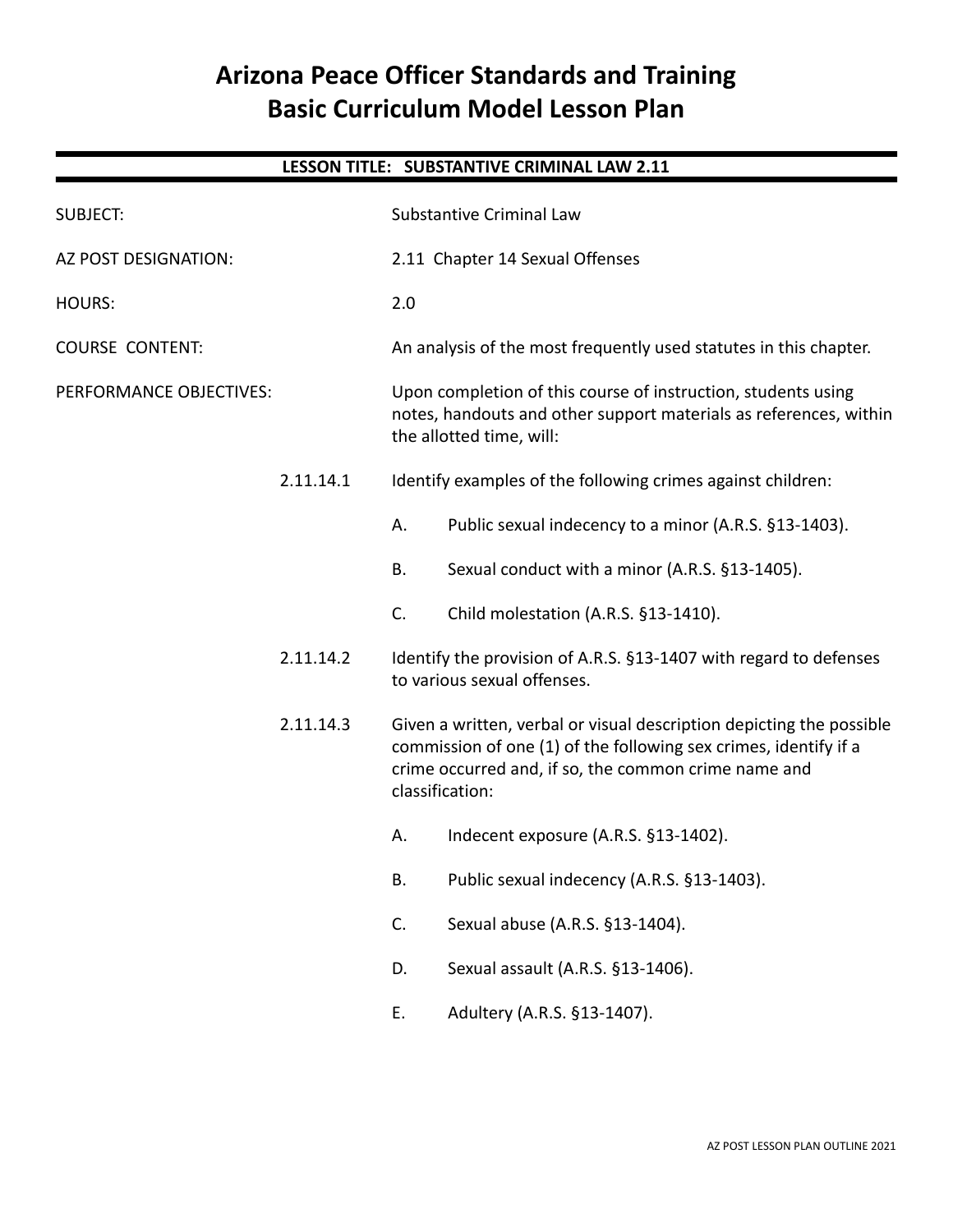| DATE FIRST PREPARED:            | November 2000                                            |                     |
|---------------------------------|----------------------------------------------------------|---------------------|
| PREPARED BY:                    | <b>SME Committee</b>                                     |                     |
| <b>REVIEWED - REVISED:</b>      | <b>SME Committee</b>                                     | DATE: May 2002      |
| <b>REVIEWED - REVISED:</b>      | Sgt. George Sloane, TPD                                  | DATE: August 2002   |
| <b>REVIEWED - REVISED:</b>      | <b>SME Committee</b>                                     | DATE: April 2003    |
| <b>REVIEWED - REVISED:</b>      | <b>SME Committee</b>                                     | DATE: May 2006      |
| <b>REVIEWED - REVISED:</b>      | SME Committee (hours changed)                            | DATE: October 2006  |
| <b>REVIEWED - REVISED:</b>      | <b>SME Committee</b>                                     | DATE: April 2007    |
| <b>REVIEWED - REVISED:</b>      | <b>SME Committee</b>                                     | DATE: January 2009  |
| <b>REVIEWED - REVISED:</b>      | <b>SME Committee</b>                                     | DATE: October 2012  |
| <b>REVIEWED - REVISED:</b>      | <b>SME Committee</b>                                     | DATE: June 2015     |
| <b>REVIEWED - REVISED:</b>      | <b>SME Committee</b>                                     | DATE: December 2016 |
| <b>REVIEWED - REVISED:</b>      | <b>SME Committee</b>                                     | DATE: August 2019   |
| <b>REVIEWED - REVISED:</b>      | <b>SME Committee</b>                                     | DATE: January 2021  |
| <b>REVIEWED - REVISED:</b>      | AZPOST (DocX)                                            | DATE: January 2022  |
| AZ POST - APPROVAL:             | <b>Steve Enteman</b>                                     | DATE: August 2019   |
| AZ POST - APPROVAL:             | <b>Mandy Faust</b>                                       | DATE: February 2021 |
| AZ POST - APPROVAL:             | Lori Wait                                                | DATE: January 2022  |
| <b>INSTRUCTOR REFERENCES:</b>   | A.R.S. Title 13                                          |                     |
| <b>CLASS LEVEL:</b>             | Student                                                  |                     |
| <b>TRAINING AIDS:</b>           | http://www.azleg.gov/ArizonaRevisedStatutes.asp          |                     |
| <b>INSTRUCTIONAL STRATEGY:</b>  | Interactive lecture.                                     |                     |
| <b>SUCCESS CRITERIA:</b>        | 70% or higher on a written, multiple-choice examination. |                     |
| <b>COMPUTER FILE NAME:</b>      | 2-11 Ch 14 Sexual Offenses                               |                     |
| DATE RELEASE TO THE SHARE FILE: | May 27, 2022                                             |                     |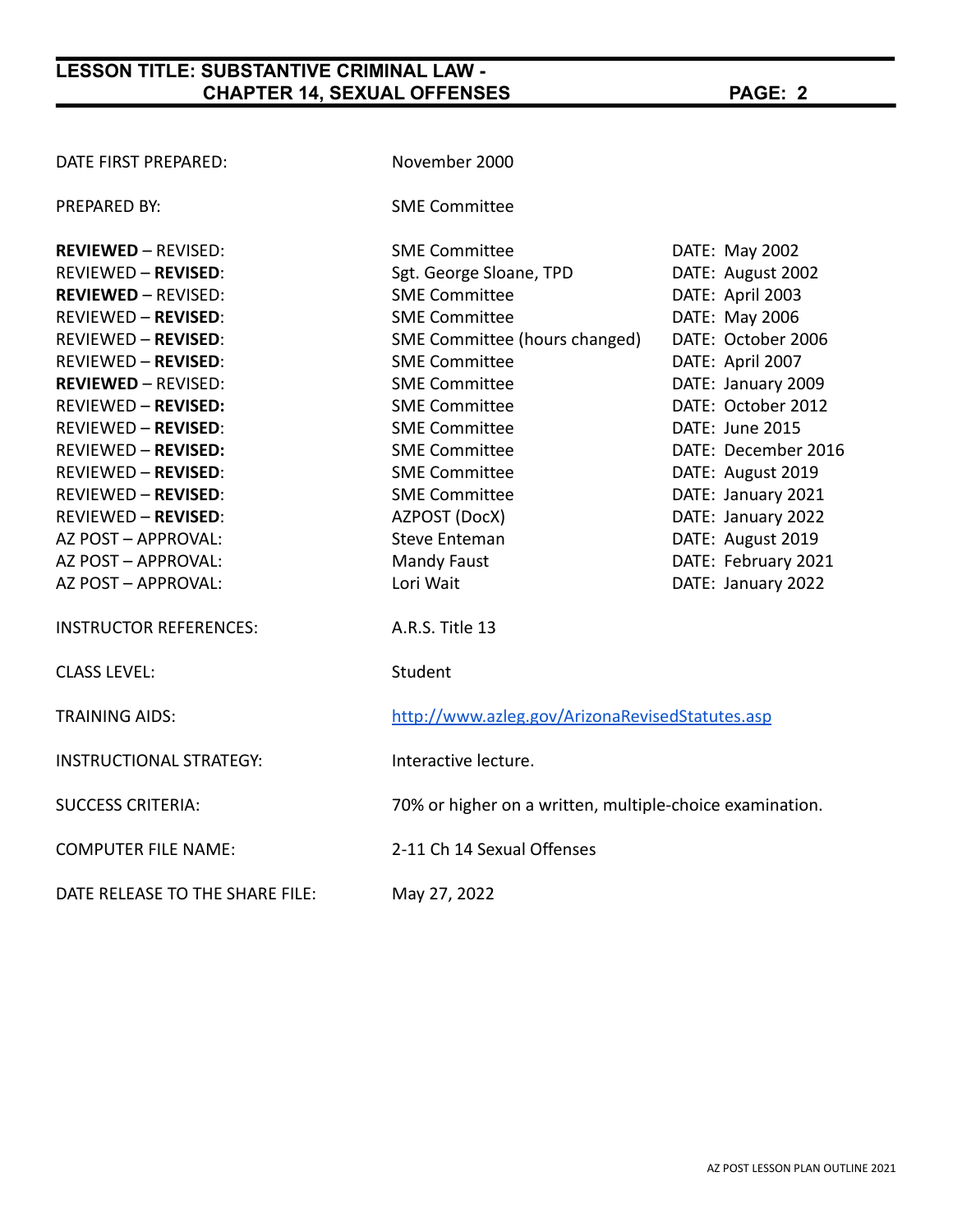#### **I. INTRODUCTION**

- A. Instructor (self) introduction.
- B. Preview of performance objectives. *INSTRUCTOR NOTE: Use if taught as a "stand alone" lesson plan*

#### **II. 13-1401 – DEFINITIONS**

A. In Chapters 1 and 11 we discussed the importance of knowing the definitions in order to understand and utilize the statutes. *implied by* **P. O. 2.11.14.2**

**P. O. 2.11.14.3A**

- B. Nowhere does this hold more true than here in Chapter 14 Sexual Offenses.
- C. Many of the definitions you are going to learn here are almost revolutionary in nature and will probably be quite different than you first thought.
- D. IT IS IMPERATIVE THAT YOU HAVE A VERY GOOD WORKING KNOWLEDGE OF THESE DEFINITIONS:
	- 1. Oral sexual contact means oral contact with the penis, vulva or anus.
	- 2. Position of trust means a person who is or was any of the following:
		- a. The minor's parent, step parent, adoptive parent, legal guardian, or foster parent.
		- b. The minor's teacher.
		- c. The minor's coach or instructor, whether the coach or instructor is an employee or volunteer.
		- d. The minor's clergyman or priest.
		- e. Engaged in a sexual or romantic relationship with the minor's parent, adoptive parent, legal guardian, foster parent, or step parent.
	- 3. Sexual contact means any direct or indirect fondling or manipulating of any part of the genitals, anus or female breast by any part of the body, or by any object or causing a person to engage in such contact. *INSTRUCTOR NOTE: State v. Mendoza, 234 Ariz. 259, 321 P. 3d 424 (Ariz. App. 2014) Sexual contact can involve clothed genitals of either the suspect of victim.*
		- a. Direct contact would be when a person has skin-to-skin contact with any of the three (3) body parts underlined above (i.e., a person places his/her hand down a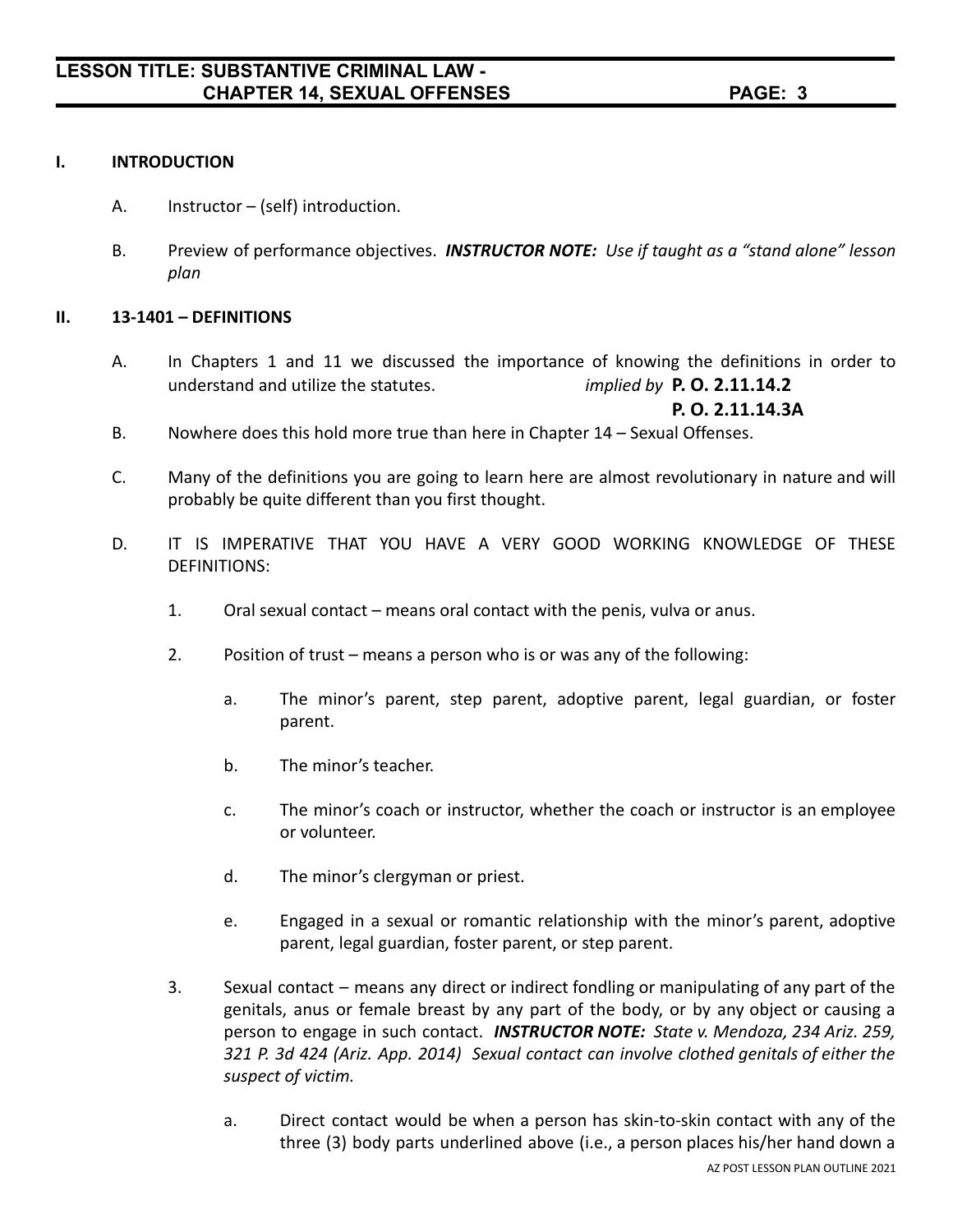woman's blouse and fondles her breast).

- b. Indirect contact would be touching or fondling on the outside of the clothing.
- c. You must be able to accurately use and understand the terms "direct" and "indirect" and the three (3) specific body parts.
- 4. Sexual intercourse means penetration into the penis, vulva or anus by any part, by any object or manual masturbatory contact with the penis or vulva.
	- a. By this definition, there is a very broad way of looking at what used to be a simple specific act (i.e., penetration of the vagina by a penis).
	- b. Now, all of the following acts are considered sexual intercourse:
		- i. Penetrating the penis, vulva or anus by any body part (i.e., penis, finger, etc.).
		- ii. Penetrating the penis, vulva or anus by any object (i.e., bottle, dildo, stick, etc.).
		- iii. Any kind of masturbatory contact with the penis or vulva.
- 5. Spouse means a person who is legally married to, and living with, another person. *INSTRUCTOR NOTE: The two (2) persons MUST be LEGALLY married (no common law marriage) and MUST be LIVING TOGETHER.*
- 6. Teacher means a certified teacher as defined in section 15-501 or any other person who provides instruction to pupils in any school district, charter school, or accommodation school, the Arizona State schools for the deaf and the blind, or a private school in this state.
- 7. Without consent means any of the following:
	- a. The victim is coerced by the immediate use, or threatened use, of force against a person or property; or
	- b. The victim is incapable of consent by reason of mental disorder, drugs, alcohol, sleep or any other similar impairment of cognition AND such condition is known, or should have reasonably been known, to the defendant; or *INSTRUCTOR NOTE: Discuss how this can be. How can someone NOT know that s/he is actually having sexual intercourse with this other person? Not because s/he was asleep or unconscious because this was covered in another section. How about the doctor/patient relationship?*
	- c. The victim is intentionally deceived as to the nature of the act; or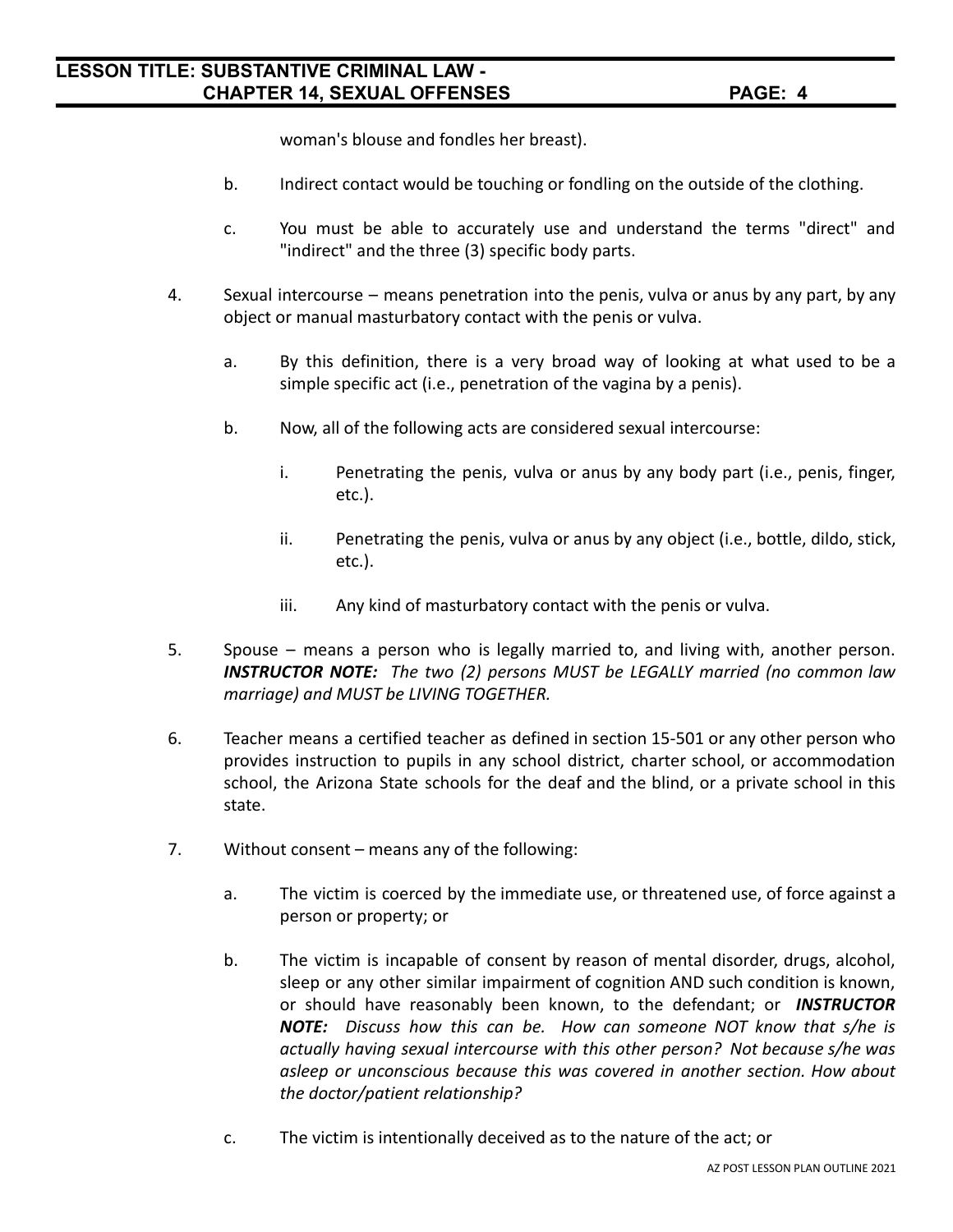- d. The victim is intentionally deceived to erroneously believe that the person is the victim's spouse. *INSTRUCTOR NOTE: Discussion: Again, how can this be? How about in a situation where one (1) of the persons is ALREADY married to another? or in a situation involving twins?*
- E. The following factors may be considered in determining whether a relationship is currently or was previously a sexual or romantic relationship:
	- 1. The type of relationship.
	- 2. The length of the relationship.
	- 3. The frequency of the interaction between the two persons.
	- 4. If the relationship has terminated, the length of time since the termination.

#### **III. 13-1402 – INDECENT EXPOSURE P. O. 2.11.14.3A**

- A. A person commits indecent exposure if he/she exposes his/her genitals or anus or she exposes the areola or nipple of her breast(s) AND another person is present AND the defendant is reckless about whether such other person, as a reasonable person, would be offended or alarmed by the act.
- B. Indecent exposure to a person who is fifteen or more years of age is a misdemeanor, except that it is a felony if the defendant has two or more prior convictions for a violation of this section or has one or more prior convictions for a violation of section 13-1406. Indecent exposure to a person who is under fifteen years of age is a felony.
- C. Breastfeeding is exempt conduct. This statute implies that this act occurs, obviously, in public. However, it does NOT have to absolutely be that the defendant was on public property when the exposure occurred in order to arrest. For example:
	- 1. ". . . the defendant was charged with (this crime) for allegedly standing nude before a brightly lit window (of his apartment) and having an erection. This was a "public place" within the meaning of this statute. ( People v. Christ, 1975, 32 lll. APP 3d 1014, 337 N.E. 2d 53.)
	- 2. "The defendant's dining room, in which he lewdly exposed himself to neighbors, qualified as a "public place" within meaning of this section, since a reasonable man in the position of the defendant would have expected his lewd conduct, performed before an unveiled glass door with a light overhead, to be viewed by others." ( People v. Legal, 1974, 24 lll. App 3d 554, 321 N.E. 2d 164)
- D. Note that this statute requires that the defendant be RECKLESS about whether or not his/her conduct would cause alarm or offense.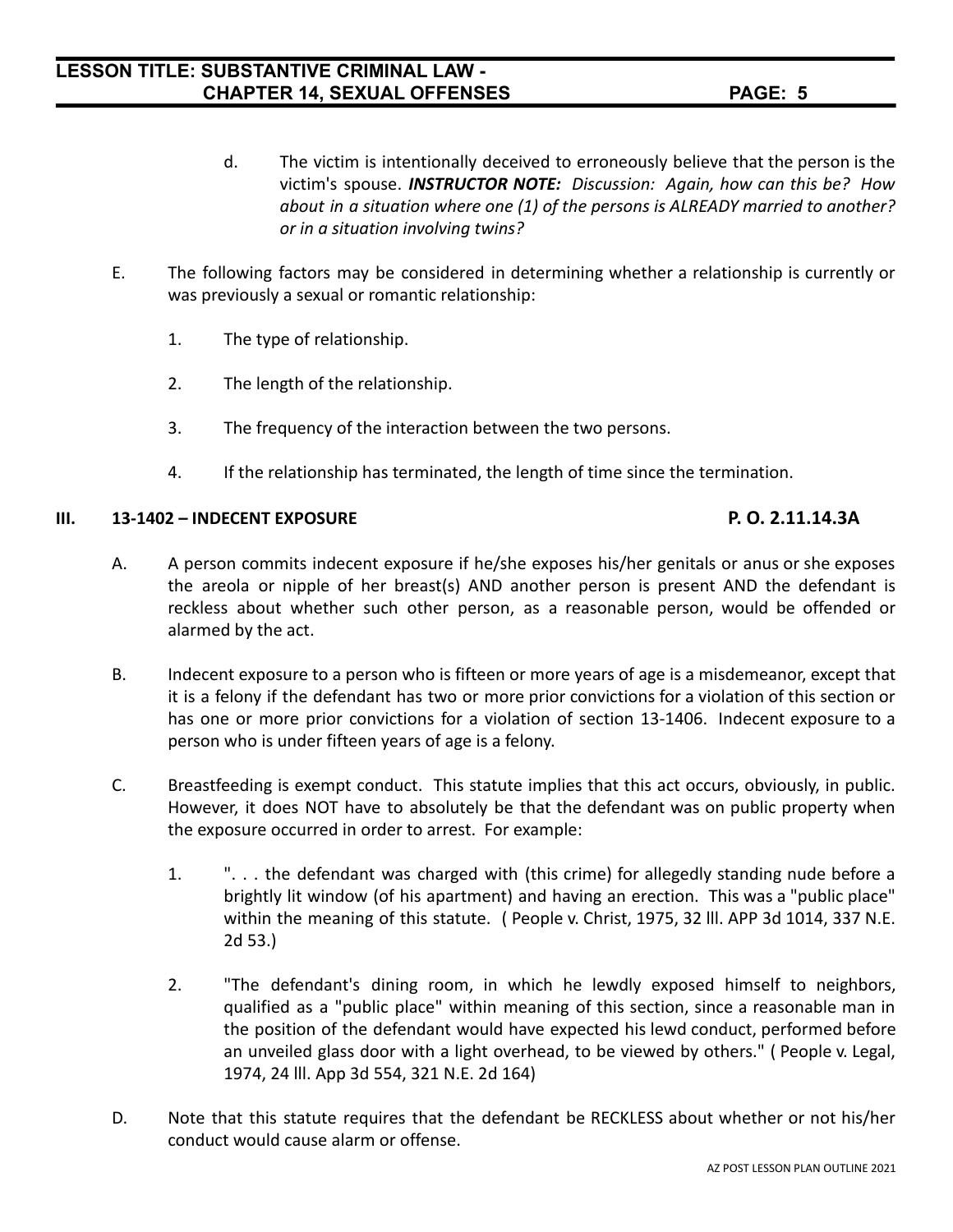### 1. Later on you will see that there are some defenses to this – such as if the person is the AZ POST LESSON PLAN OUTLINE 2021

### **LESSON TITLE: SUBSTANTIVE CRIMINAL LAW - CHAPTER 14, SEXUAL OFFENSES PAGE: 6**

- 1. This qualification excludes from coverage inadvertent and non-offensive exposure such as in a lavatory, dressing room, public beach, etc.
- 2. The prime, though not exclusive, target of the statute is the exhibitionist.
- E. Note also that the statute mandates that another person be present.
	- 1. Whether or not this "other" person may be a police officer depends on the jurisdiction.
	- 2. Some allow it and some do not.
	- 3. Check with your department and court decision in your jurisdiction.

#### **IV. 13-1403 – PUBLIC SEXUAL INDECENCY P. O. 2.11.14.3B**

- A. A person commits public sexual indecency by intentionally or knowingly engaging in any of the following acts if another person is present and the defendant is reckless about whether such other person, as a reasonable person, would be offended or alarmed by:
	- 1. An act of sexual contact.
	- 2. An act of oral sexual contact.
	- 3. An act of sexual intercourse (remember definition).
	- 4. An act involving contact between the person's mouth, vulva or genitals and the anus or genitals of an animal.
- B. Public sexual indecency is considered a misdemeanor unless the "other person present" is a minor under the age of 15 years – then it becomes a felony.
- C. Note that the same idea of "public" activity applies here as it does for Indecent Exposure II-C.
- D. While indecent exposure is concerned with the exposure in public of certain body parts, public sexual indecency is concerned with certain acts committed in public.

A. A person commits sexual abuse by intentionally or knowingly engaging in sexual contact with

any person 15 years of age or older without consent of that person or with any person under 15

E. Once again, the state statute requires the presence of another person.

years of age if the sexual contact involves only the female breast.

### **V. 13-1404 – SEXUAL ABUSE P. O. 2.11.14.3C**

## **P. O. 2.11.14.1A**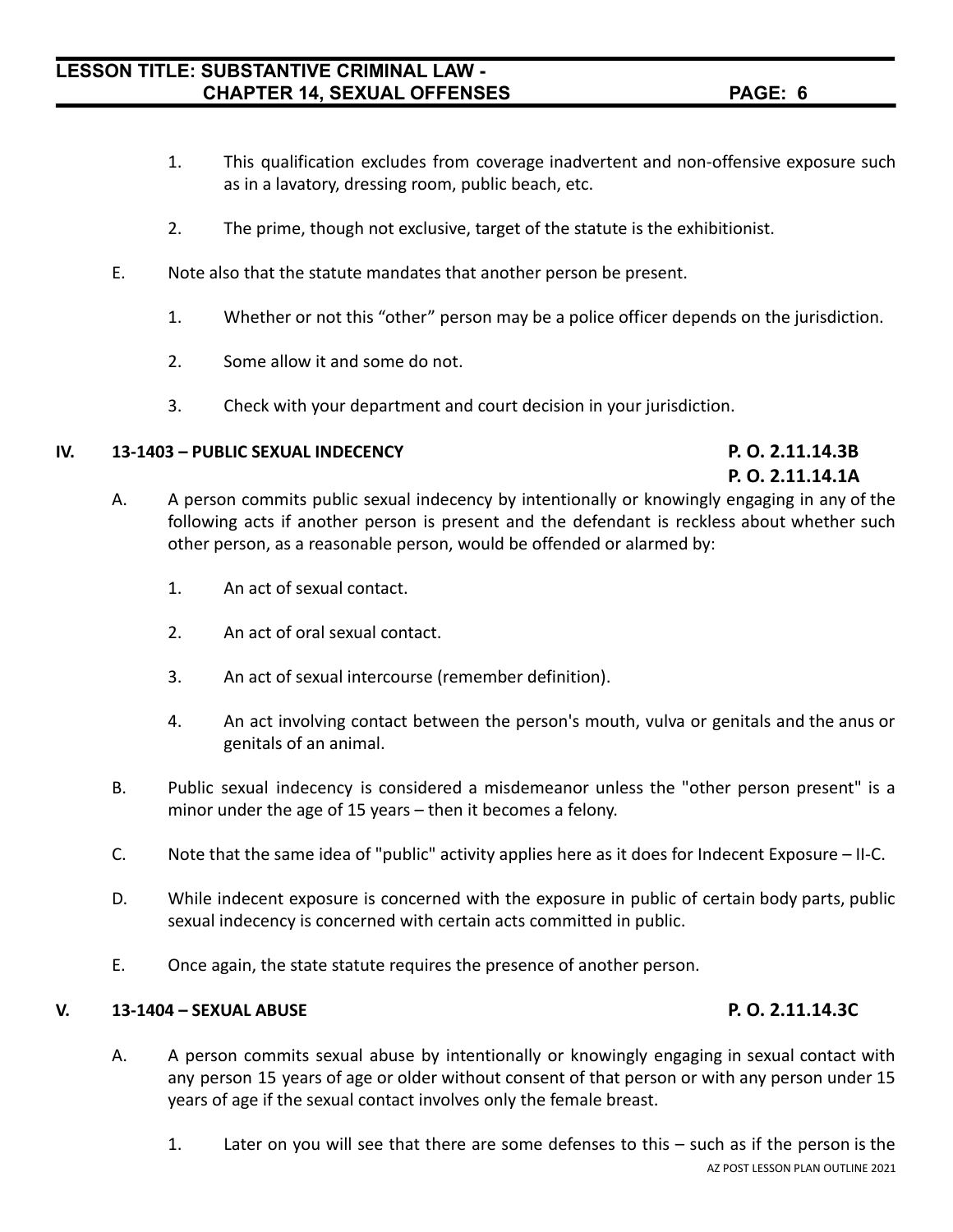spouse of the other.

- 2. It follows that a person who is at least 15 years of age CAN give this consent and, therefore, it would not be considered sexual abuse – it MIGHT be a violation of another statute.
- 3. However, it would be a crime (sexual abuse) to have sexual contact without consent of that person.
- 4. Note that the only person under 15 years of age who can be the victim of a sexual abuse is a female. (Discuss)
- B. Sexual abuse is always a felony offense.
- C. The essence of this statute is the "direct or indirect" fondling of the genitals, anus or female breast(s).
	- 1. Under A.R.S. §131203(A)(3), knowingly touching another with the intent to insult or provoke would be considered assault.
	- 2. However, this section's penalty provision recognizes that this conduct represents a greater harm to the victim than assault.
- D. It should be noted that direct fondling of the private parts of a minor under the age of 14 is also prohibited by A.R.S. §131410 – Child Molesting, and its penalty is more severe. *INSTRUCTOR* NOTE: Consensual direct or indirect fondling of a minor of 14, 15, 16, or 17 years of age is not *proscribed by Title 13 if both parties are of this age group.*
- E. Moreover, pursuant to A.R.S. §131407, there is a defense for the defendant who did not know or could not reasonably have known that the age of the victim was 14, 15, 16 or 17 years of age, unless the defendant was in a position of trust.
	- 1. The overlap with the child molesting statute will allow the state an additional option in charging conduct which falls under either.
- F. Note that we could have a circumstance where two (2) persons engage in sexual contact in public and both parties of the age where consent was given. In this case, the crime of sexual abuse would have no bearing, but they could be liable under public sexual indecency.

#### **VI. 13-1405 – SEXUAL CONDUCT WITH A MINOR P. O. 2.11.14.1B**

- A. A person commits sexual conduct with a minor by intentionally or knowingly engaging in SEXUAL INTERCOURSE OR ORAL SEXUAL CONTACT with any person who is under 18 years of age.
- B. Sexual conduct with a minor who is under 15 years of age is a felony and is punishable under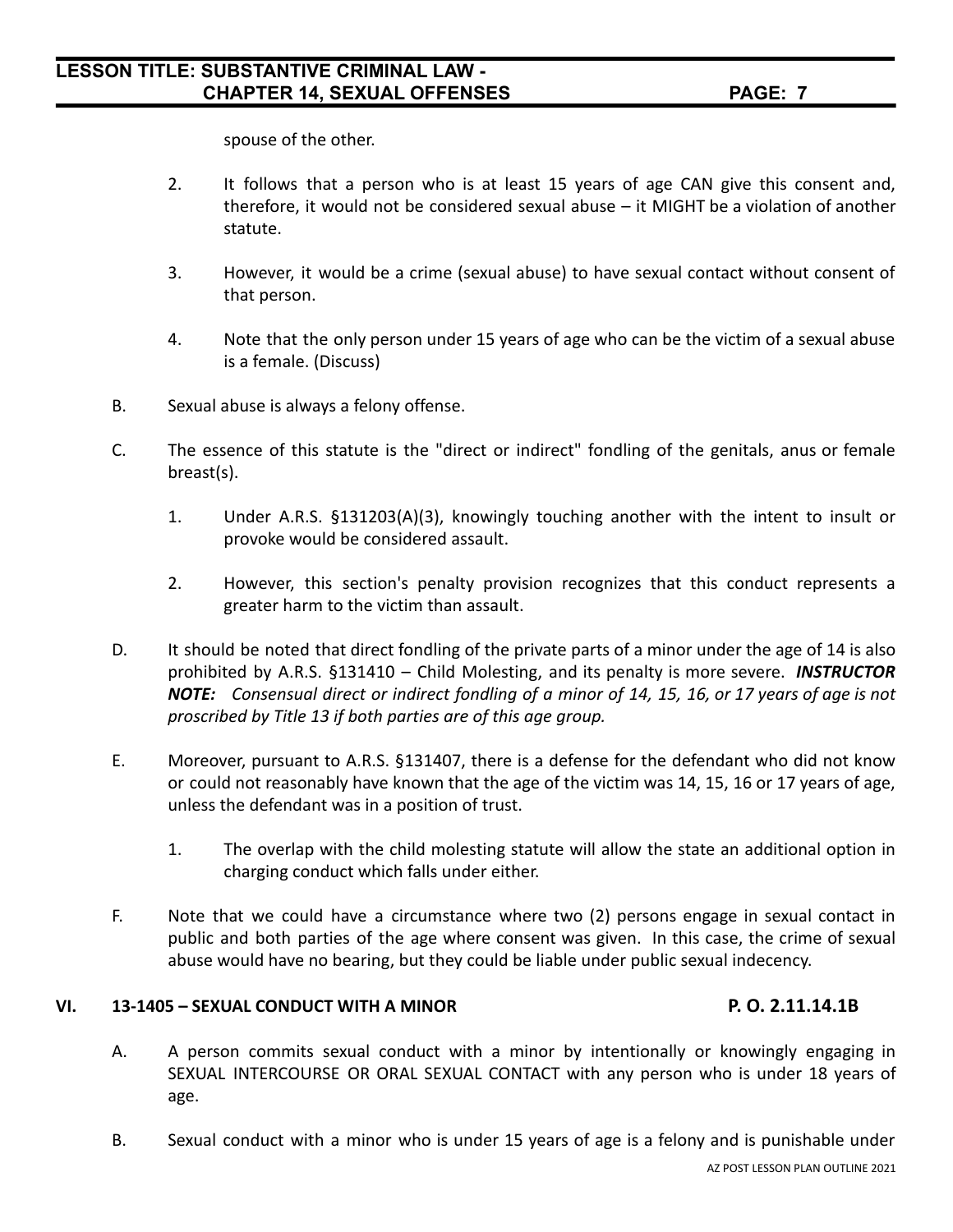sexual conduct with a minor who is at least 15 years of age and is a felony.

- C. Sexual conduct with a minor who is at least 15 years of age is a felony if the person is or was in a position of trust. *INSTRUCTOR NOTE: definition of a teacher is a person "who provides instruction".*
- D. This statute replaces the old "statutory rape" law, but goes farther by covering not only sexual intercourse but oral sexual contact as well.
- E. If the minor victim, in fact, consents to the sexual activity, then this statute would be the proper charge.
	- 1. If the minor victim in fact does not consent, then sexual assault (rape) would be the more appropriate charge.
	- 2. If the victim is under 14 years of age, then a charge of child molesting would also be proper assuming the facts show the required fondling or touching.

#### **VII. 13-1406 – SEXUAL ASSAULT P. O. 2.11.14.3D**

- A. Although we do not use the term anymore, this is the "rape" statute.
- B. A person commits sexual assault by intentionally or knowingly engaging in SEXUAL INTERCOURSE OR ORAL SEXUAL CONTACT with any person without consent of such person.
- C. Sexual assault is a felony.
- D. A new section was added in 1998 as follows:
- E. If a sexual assault involves the intentional or knowing administration of **fluitrazepan, gamma hydroxy butyrate (GHB) or ketamine hydrochloride** (all types of Rohypnol, or the "date rape drug") without the victim's knowledge, the sentence for the offense shall be increased by three (3) years.
- F. A new section added in 1998 requires that if a sexual assault involves the intentional or knowing infliction of serious physical injury, the defendant may be sentenced to life imprisonment and is not eligible for early release until at least 25 years is served. ( ARS 13-604.1 should be changed to 13-705.)
- G. If the victim is under 12 years of age, the sentence shall be pursuant to A.R.S. §13-705.
- H. Cases from other jurisdictions (all deal with resistance):
	- 1. "Victim of a . . . sexual assault does not have to resist where it would be futile or where victim is reasonably afraid of harm to herself (himself) or others." ( People v. Green. 1976, 38 lll. App 3d 289, 347 N.E. 2d 224.)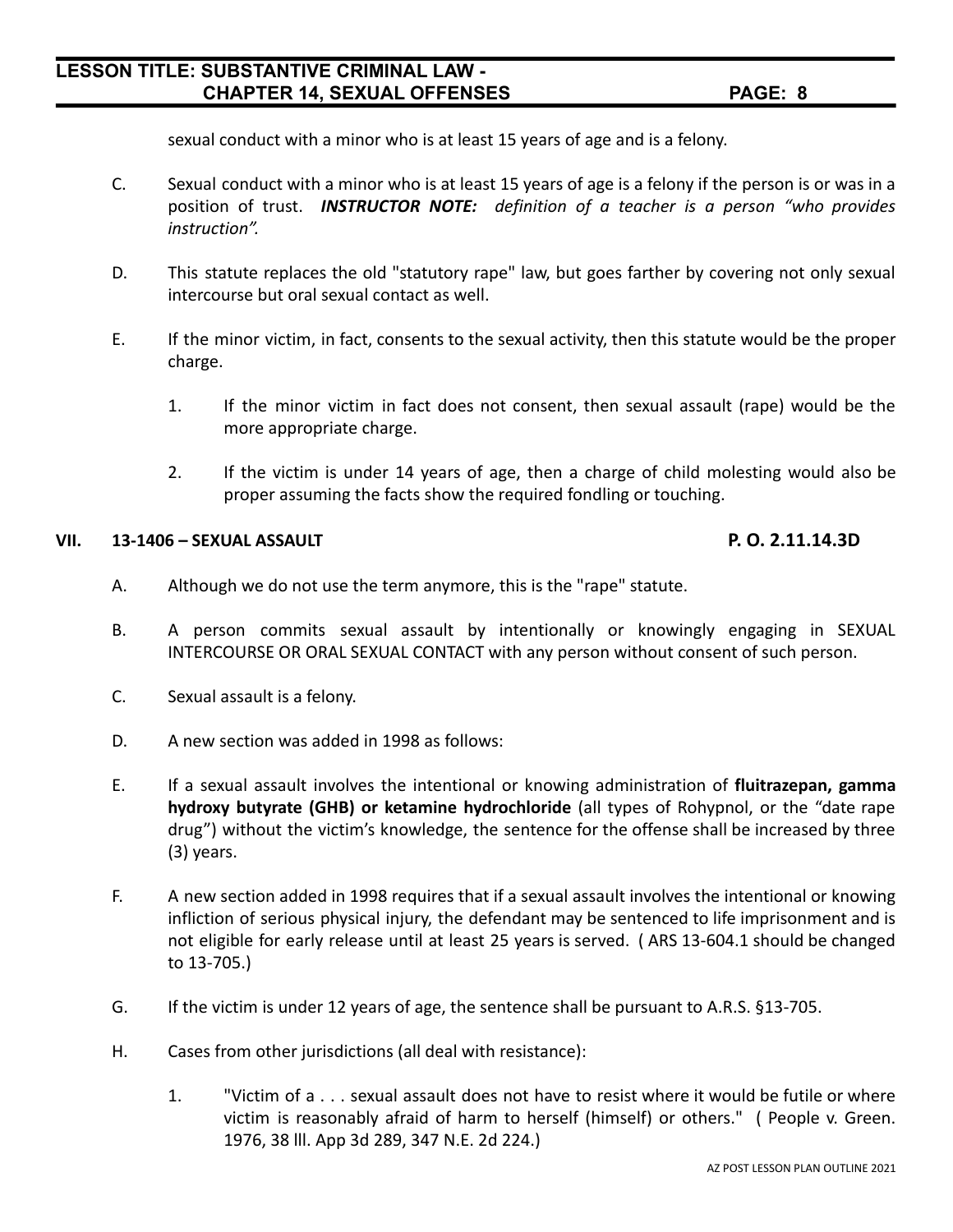- 2. "Resistance to . . . sexual assault is not necessary where it would be futile and would result in victim's life being endangered when the defendant was armed with a deadly weapon." (People v. Garriott, 174, 20 lll. App. 3d 994, 313 N. E. 2d 189.
- 3. ". . . the presence of a deadly weapon relieves the victim of a . . . sexual assault from the duty to cry out." Id.
- I. This statute is non-sexist and penalizes non-consensual heterosexual and homosexual intercourse and oral sexual contact.
- J. The courts are still looking for any penetration; therefore, it would be very difficult to actually use the part of the definition of sexual intercourse that refers to manual masturbatory contact to any extent.
- K. The definitions, once again, play a large role in understanding and using this statute. For example, according to the definition of "spouse," a separated spouse could be the victim of a sexual assault by the other party. *INSTRUCTOR NOTE: Rape can occur between any two people regardless of their relationship status.*

#### **VIII. 13-1407 – DEFENSES P. O. 2.11.14.2**

- A. It is a defense to a prosecution under Sexual Abuse and Sexual Conduct with a Minor if the act was done in furtherance of lawful medical practice.
- B. It is a defense to a prosecution under Sexual Abuse and Sexual Conduct with a Minor, in which the victim's lack of consent is based on incapacity to consent because the victim was 15, 16 or 17 years of age; if at the time the defendant engaged in the conduct constituting the offense the defendant did not know, and could not reasonably have known, the age of the victim.
- C. It is a defense to a prosecution pursuant to Indecent Exposure, Sexual Abuse, Sexual Conduct with a Minor, and Sexual Assault if the act was done by a duly licensed physician or registered nurse or a person who renders emergency care at the scene of an emergency occurrence and consisted of administering a recognized and lawful form of treatment which was reasonably adapted to promoting the physical or mental health of the patient.
- D. It is a defense to a prosecution under Sexual Abuse and Sexual Conduct with a Minor that the person was the spouse of the other person at the time of the commission of the act (remember the definition of "spouse"). *INSTRUCTOR NOTE: Not a defense to 13-1406, Sexual Assault.*
- E. It is a defense to a prosecution under Sexual Abuse or Child Molestation that the defendant was not motivated by a sexual interest.
- F. It is a defense to a prosecution pursuant to A.R.S. §13-1404 involving a victim under 15 years of age, that the defendant was not motivated by a sexual interest.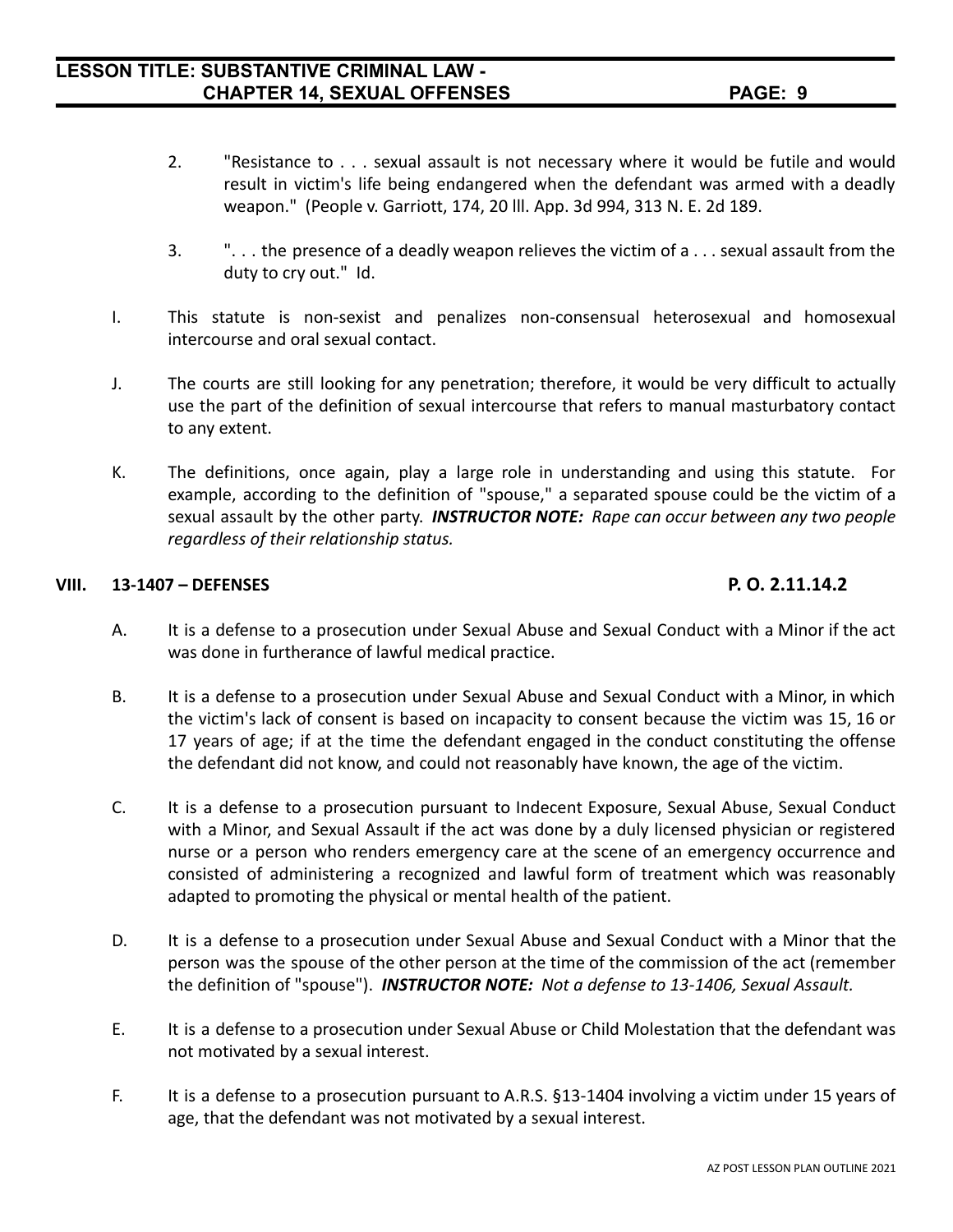G. It is a defense to prosecution pursuant to A.R.S. §13-1405 if the victim is of the age of 15, 16 or 17, the defendant is less than 19 years of age or attending high school and is no more than 24 months older than the victim and the conduct is consensual.

#### **IX. 13-1410 – MOLESTATION OF A CHILD P. O. 2.11.14.1C**

- A. A person commits molestation of a child by intentionally or knowingly engaging in, or causing a person to engage in, sexual contact, except sexual contact with the female breast with a child under 15 years of age.
- B. Note that this statute relates to Sexual Conduct with a Minor and Sexual Abuse in some circumstances.
- C. Also note that a minor 15, 16 or 17 years of age CANNOT be the victim of child molestation as per this statute.
- D. This is a felony.

#### **X. 13-1411 - BEASTIALITY P. O. 2.11.14.3D**

- A. A person commits bestiality by knowingly doing either of the following:
	- 1. Engaging in oral sexual contact, sexual contact, or sexual intercourse with an animal.
	- 2. Causing another person to engage in oral sexual contact, sexual contact, or sexual intercourse with an animal.
	- 3. For the purposes of this section, "animal" means a nonhuman mammal, bird, reptile or amphibian, either dead or alive.

#### **XI. UNLAWFUL SEXUAL CONDUCT; PEACE OFFICERS P. O. 2.11.14.3D**

- A. A peace officer commits unlawful sexual conduct by knowingly engaging in sexual contact, oral sexual contact or sexual intercourse with any person who is in the officer's custody or a person who the officer knows or has reason to know is the subject of an investigation.
- B. Unlawful sexual conduct with a victim who is under 15 years of age is a class 2 felony. Unlawful sexual conduct with a victim who is at least 15 years of age, but less than 18 years of age is a class 3 felony. All other unlawful sex conduct is a class 5 felony.
- C. This section does not apply to either of the following:
	- 1. Any direct or indirect touching or manipulating of the genitals, anus or female breast that occurs during a lawful search.
	- 2. An officer who is married to or who is in a romantic or sexual relationship with the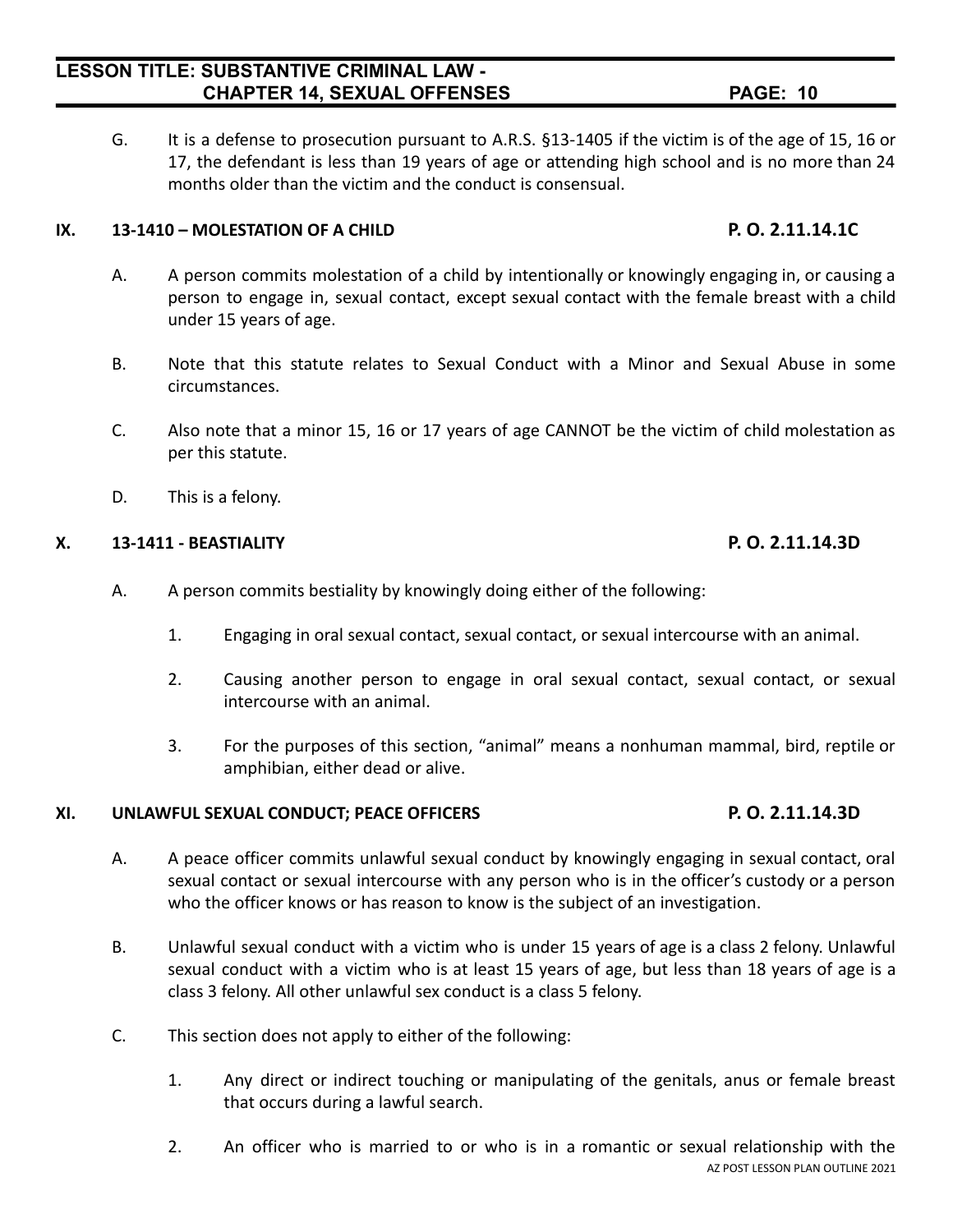person at the time of the arrest or investigation.

#### **XII. 13-1413 – CAPACITY OF A MINOR SEXUAL ASSAULT VICTIM TO CONSENT TO A MEDICAL EXAMINATION**

- A. Notwithstanding any other provision of the law, when it is not possible to contact the parent(s) or legal guardian within the short time span in which the examination should be conducted, a minor 12 years of age or older alleged to be the victim of a violation of A.R.S. §13-1406, may give consent to hospital, medical and surgical examinations, diagnosis and care in connection with such violation.
- B. Such consent shall not be subject to incapacity because of the victim's age.
- C. The consent of the parent(s) or legal guardian of such minor shall not be necessary to authorize such hospital, medical and surgical examinations, diagnosis and care and such parent(s) or legal guardian shall not be liable for payment for any services rendered pursuant to this section.

#### **XIII. 13-1415 – HUMAN IMMUNODEFICIENCY VIRUS TESTING P. O. 2.11.14.3E**

- A. A defendant, including a defendant who is a minor, who is alleged to have committed a sexual offense or another offense involving significant exposure, is subject to a court order that requires the defendant to submit to a test for the Human Immunodeficiency Virus and to consent to the release of the test result to the victim.
- B. Pursuant to Subsection A of this section, the prosecuting attorney, if requested by the victim (or if the victim is a minor, by the parent(s) or guardian of the minor), shall petition the court for an order requiring that the person submit a specimen, to be determined by the submitting entity, for laboratory testing by the Department of Health Services or another licensed laboratory for the presence of the Human Immunodeficiency Virus.
	- 1. The court shall, within 10 days, determine if sufficient evidence exists that indicates that significant exposure occurred.
	- 2. If the court makes this finding or the act committed against the victim is a sexual offense, it shall order that the test be performed in compliance with rules adopted by the Department of Health Services.
	- 3. The prosecuting attorney shall provide the victim's name and last known address of record to the Department of Health Services for notification purposes.
	- 4. The victim's name and address are confidential, except that the Department of Health Services may disclose the information to a local health department for victim notification purposes.
- C. After a specimen has been tested for the presence of Human Immunodeficiency Virus pursuant to Subsection B of this section, the laboratory that performed the test shall report the results to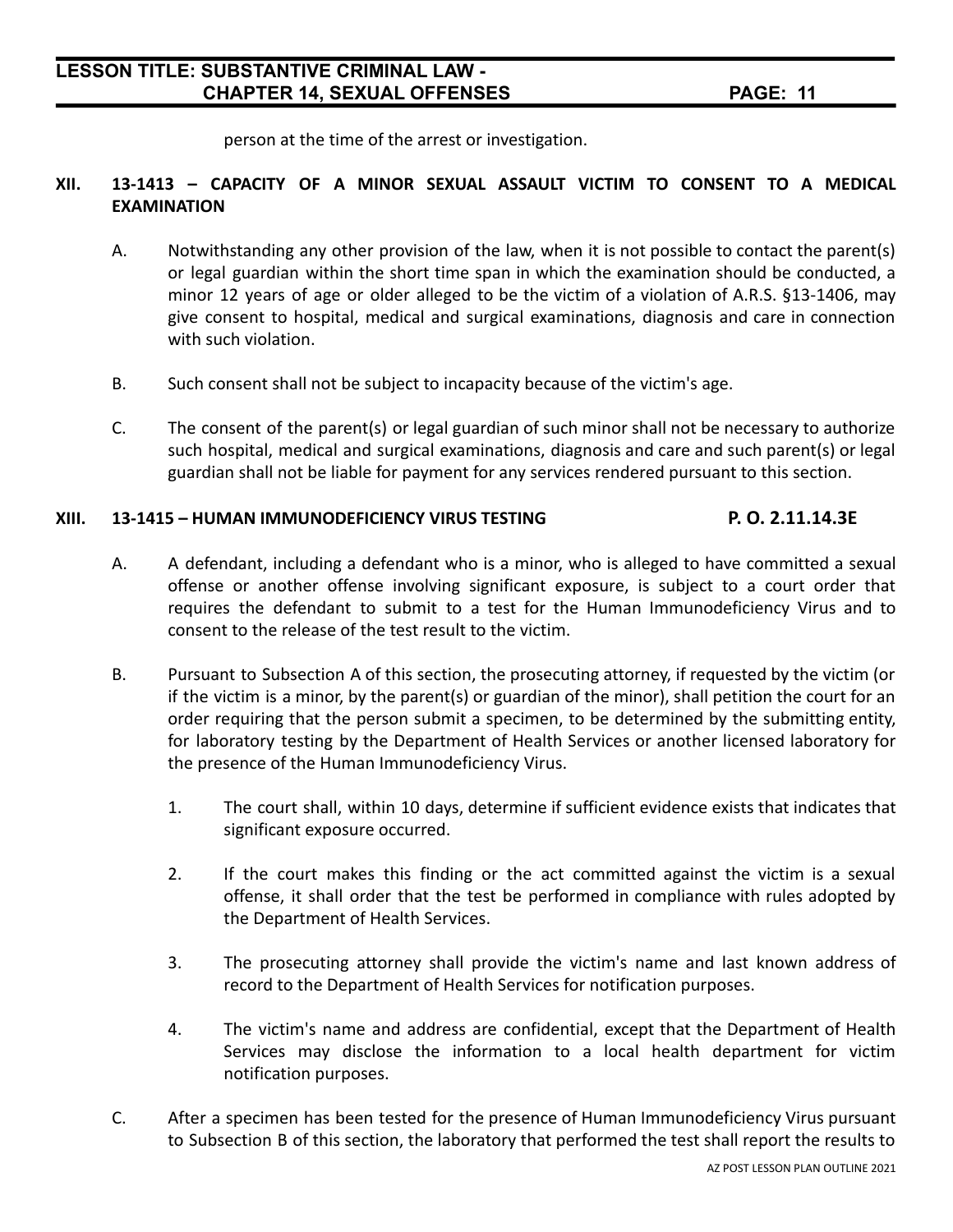the submitting entity.

- D. The submitting entity shall provide the results to the Department of Health Services or a local health department.
- E. The Department of Health Services, or a local health department, shall notify the victim of the results of the test conducted pursuant to Subsection B of this section and shall counsel the victim regarding the health implications of the results.
- F. The submitting entity or the Department of Health Services shall notify the person tested of the results of the test conducted pursuant to Subsection B of this section and shall counsel the person regarding the health implications of the results.
- G. If the submitting entity does not notify the person tested of the test results, the submitting entity shall provide both the name and last known address of record of the person tested and the test results to the Department of Health Services, or a local health department, for notification purposes.
- H. Notwithstanding any other law, copies of the test results shall be provided only to the victim of the crime, the person tested, the submitting entity and the Department of Health Services.

#### **XIV. 13-1417 – CONTINUOUS SEXUAL ABUSE OF A CHILD P. O. 2.11.14.1B & C**

## **P. O. 2.11.14.3D**

- A. A person who, over a period of three (3) months or more in duration, engages in three (3) or more acts in violation of A.R.S. §§3-1405, 13-1406 or 13-1410 with a child under 14 years of age is guilty of continuous sexual abuse of a child.
- B. Continuous sexual abuse of a child is a felony and is punishable pursuant to A.R.S. §3-705.
- C. To convict a person of continuous sexual abuse of a child, the trier of fact shall unanimously agree that the requisite number of acts occurred.
- D. The trier of fact does not need to agree on which acts constitute the requisite number.
- E. Any other felony sexual offense involving the victim shall not be charged in the same proceeding with a charge under this section unless the other charged felony sexual offense occurred outside the time period charged under this section or the other felony sexual offense is charged in the alternative.
	- 1. A defendant may be charged with only one (1) count under this section unless more than one (1) victim is involved.
	- 2. If more than one (1) victim is involved, a separate count may be charged for each victim.

#### **XV. 13-1418 – SEXUAL MISCONDUCT; BEHAVIORAL HEALTH PROFESSIONALS**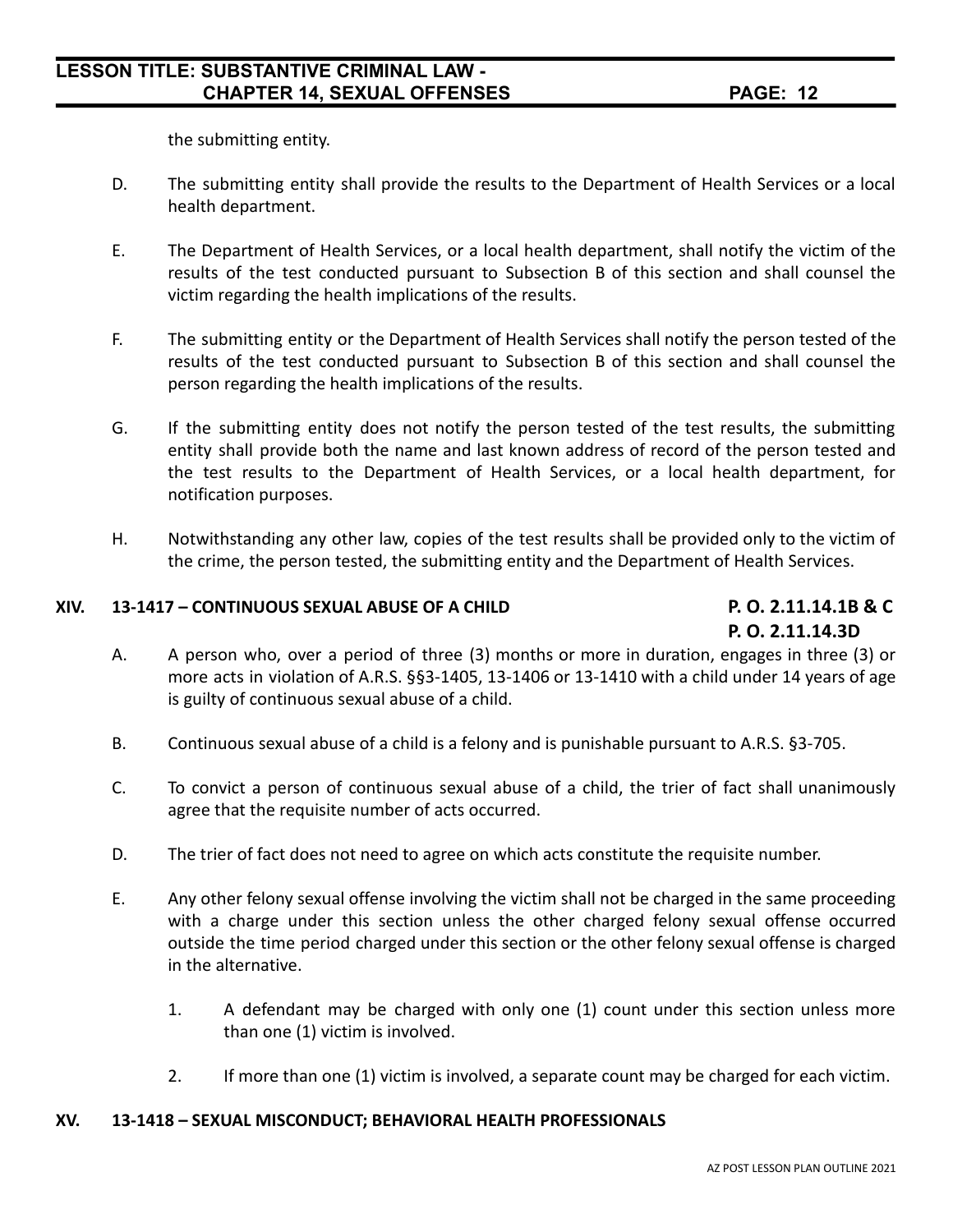- A. A behavioral health professional certified pursuant to Title 32, Chapter 33, or a psychiatrist or psychologist licensed pursuant to Title 32, Chapter 13, 17 or 19.1, commits sexual misconduct by intentionally or knowingly engaging in sexual intercourse with a patient who is currently under the care or supervision of the certified behavioral health professional, psychiatrist or psychologist.
- B. Sexual misconduct by a certified behavioral health professional, psychiatrist or psychologist is a felony.
- C. This section does not apply to any act of sexual conduct that occurs between a certified behavioral health professional, psychiatrist or psychologist and a patient after the patient has completed a course of treatment or if the patient is not under the care of the certified behavioral health professional, psychiatrist or psychologist.

#### **XVI. 13-1419 – UNLAWFUL SEXUAL CONDUCT; CORRECTIONAL EMPLOYEES; PERSONS IN CUSTODY**

- A. A person who is employed by, or who contracts to provide services with, the state Department of Corrections, the department of juvenile corrections, a private prison facility or a city or county jail commits unlawful sexual conduct by engaging in oral sexual contact, sexual contact or sexual intercourse with a person who is in the custody of the department, a private prison facility or a city or county jail or with an offender who is under the supervision of the department or a city or county.
- B. A prisoner who is in the custody of the state Department of Corrections, a private prison facility or a city or county jail or an offender who is on release status and who is under the supervision of the state Department of Corrections or a city or county commits unlawful sexual conduct by engaging in oral sexual contact, sexual contact or sexual intercourse with a person who is employed by the state Department of Corrections, a private prison facility or a city or county jail or who contracts to provide services with the state Department of Corrections, a private prison facility or a city or county jail.
- C. This section does not apply to:
	- 1. A person who is employed by the state Department of Corrections, a private prison facility or a city or county jail or who contracts to provide services with the state Department of Corrections, a private prison facility or a city or county jail or an offender who is on release status if the person was lawfully married to the prisoner or offender on release status before the prisoner or offender was sentenced to the state Department of Corrections or was incarcerated in a city or county jail.
	- 2. An offender who is on release status and who was lawfully married to a person who is employed by the state Department of Corrections, a private prison facility or a city or county jail or who contracts to provide services with the state Department of Corrections, a private prison facility or a city or county jail if the marriage occurred prior to the offender being sentenced to the state Department of Corrections or incarcerated in a city or county jail.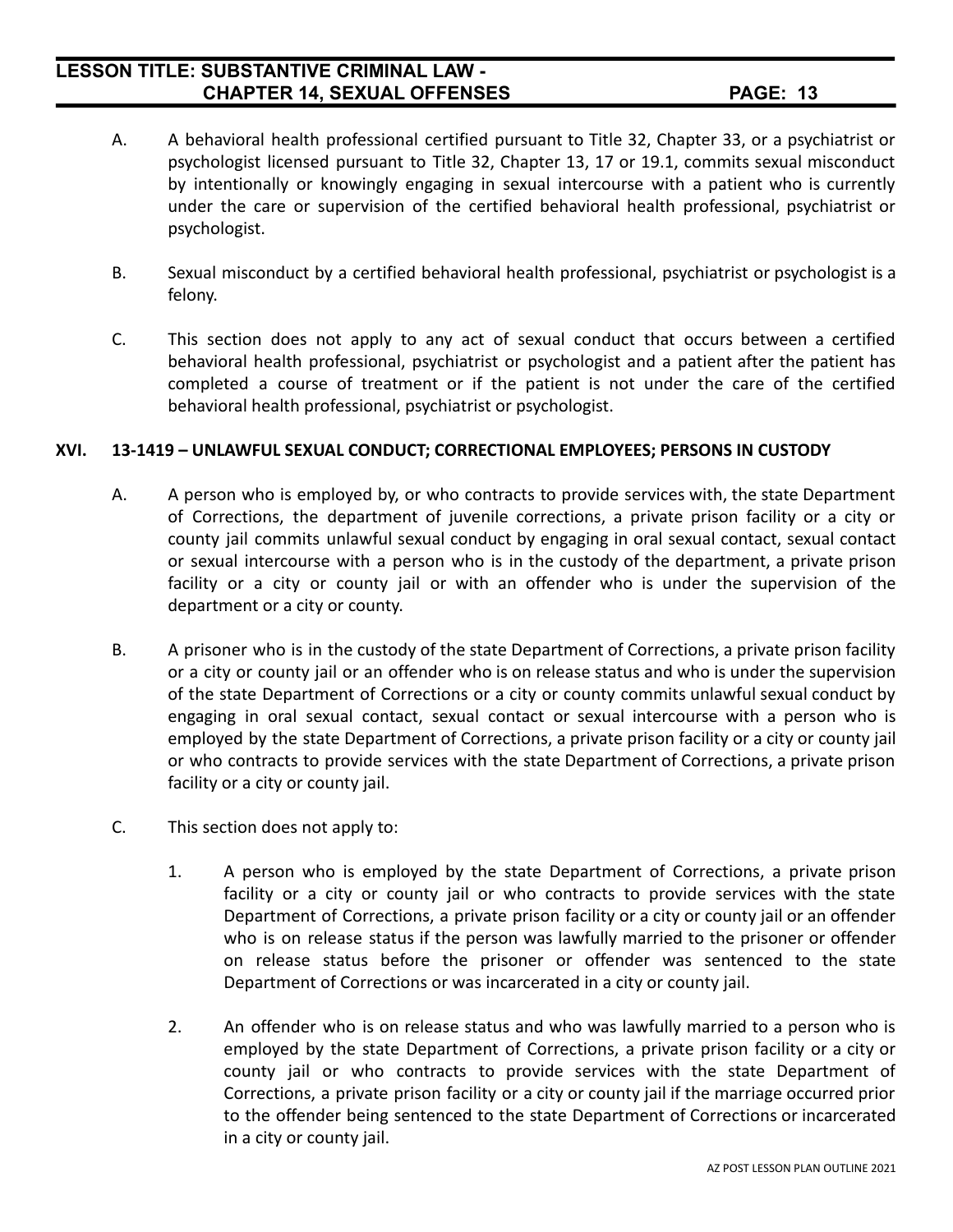- D. Unlawful sexual conduct with a person under the age of 15 years is a felony.
	- 1. Unlawful sexual conduct with a person between the ages of 15 and 17 years is a felony.
	- 2. All other unlawful sexual conduct is a felony.

#### **XVII. 13-1423 – VIOLENT SEXUAL ASSAULT; NATURAL LIFE SENTENCE P. O. 2.11.14.1B & C**

# **P. O. 2.11.14.3C & D**

- A. A person is guilty of violent sexual assault if in the course of committing an offense under A.R.S. §§13-1404, 13-1405, 13-1406, or 13-1410, the offense involved the discharge, use or threatening exhibition of a deadly weapon or dangerous instrument or involved the intentional or knowing infliction of serious physical injury and the person has a historical prior felony conviction for a sexual offense under this chapter or any offense committed outside this state that if committed in this state would constitute a sexual offense under this chapter.
- B. Notwithstanding A.R.S. §§13-705, a person who is guilty of a violent sexual assault shall be sentenced to life imprisonment and the court shall order that the person not be released on any basis for the remainder of the person's natural life.

#### **XVIII. 13-1424 - VOYEURISM**

- A. It is unlawful to knowingly invade the privacy of another person without the knowledge of the other person for the purpose of sexual stimulation. (Discuss criteria for " Invasion of a person's privacy".)
- B. It is unlawful for a person to disclose, display, distribute, or publish a photograph, videotape, film, or digital recording that is made in violation of subsection A of this section without the consent or knowledge of the person depicted. (Discuss exceptions and defenses to the crime.)

#### **XIX. 13-1425. UNLAWFUL DISCLOSURE OF IMAGES DEPICTING STATES OF NUDITY OR SPECIFIC SEXUAL ACTIVITIES; CLASSIFICATION; DEFINITIONS**

- A. It is unlawful for a person to intentionally disclose an image of another person who is identifiable from the image itself or from information displayed in connection with the image if all of the following apply: *INSTRUCTOR NOTE: This statute is commonly referred to as the "Revenge Porn statute".*
	- 1. The person in the image is depicted in a state of nudity or is engaged in specific sexual activities.
	- 2. The depicted person has a reasonable expectation of privacy. Evidence that a person has sent an image to another person using an electronic device does not, on its own, remove the person's reasonable expectation of privacy for that image.
	- 3. The image is disclosed with the intent to harm, harass, intimidate, threaten or coerce AZ POST LESSON PLAN OUTLINE 2021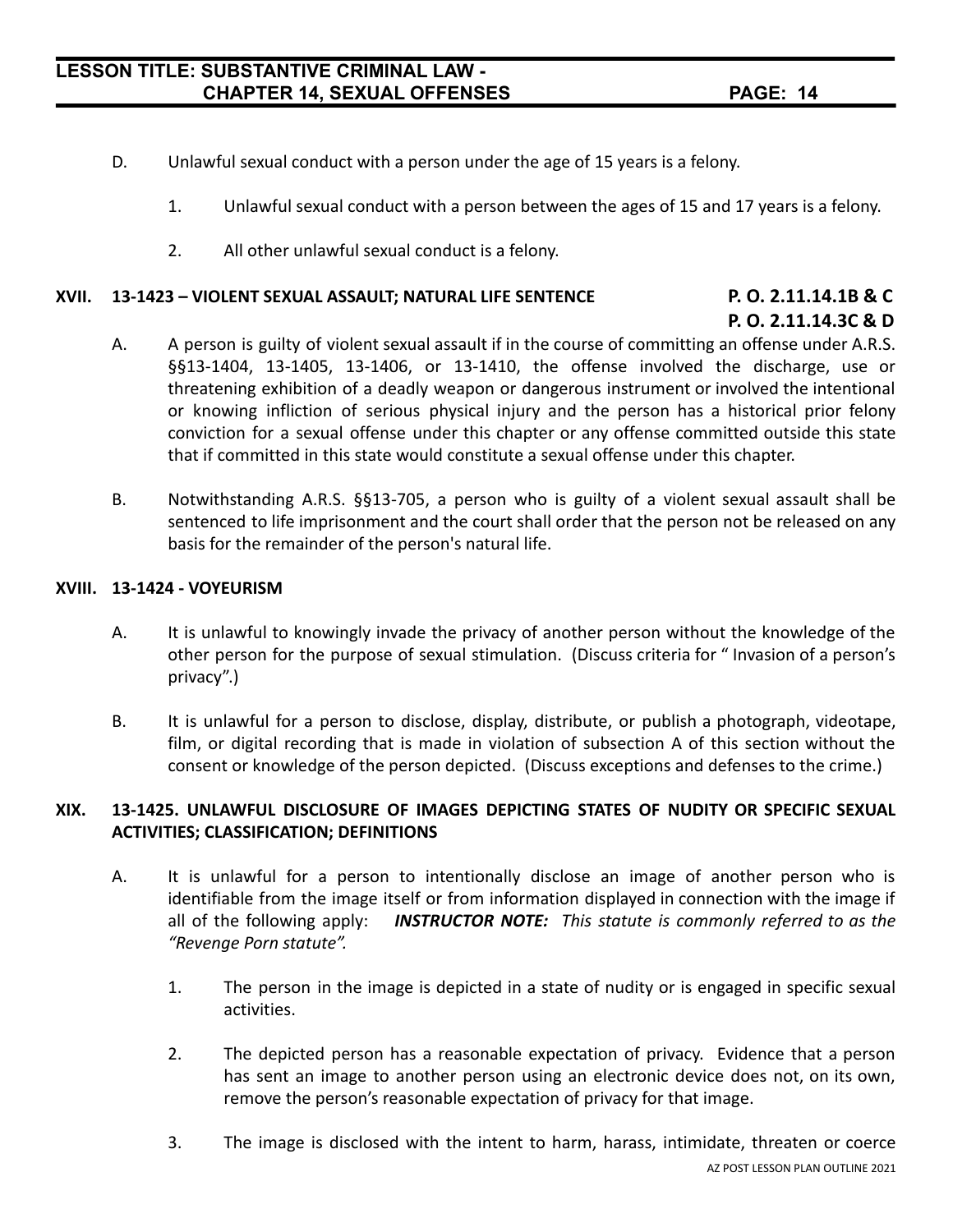the depicted person.

- B. This section does not apply to any of the following:
	- 1. The reporting of unlawful conduct.
	- 2. Lawful and common practices of law enforcement, criminal reporting, legal proceedings or medical treatment.
	- 3. Images involving voluntary exposure in a public or commercial setting.
	- 4. An interactive computer service, as defined in 47 United States Code section 230(f)(2), or an information service, as defined in 47 United States Code section 153, with regard to content wholly provided by another party.
	- 5. Any disclosure that is made with the consent of the person who is depicted in the image.
- C. A violation of this section is a class 5 felony, except that a violation of this section is a:
	- 1. Class 4 felony if the image is disclosed by electronic means.
	- 2. Class 1 misdemeanor if a person threatens to disclose but does not disclose an image that if disclosed would be a violation of this section.
- D. For the purposes of this section:
	- 1. "Disclose" means display, distribute, publish, advertise or offer.
	- 2. "Disclosed by electronic means" means delivery to an email address, mobile device, tablet or other electronic device and includes disclosure on a website.
	- 3. "Harm" means physical injury, financial injury or serious emotional distress.
	- 4. "Image" means a photograph, videotape, film or digital recording.
	- 5. "Reasonable expectation of privacy" means the person exhibits an actual expectation of privacy and the expectation is reasonable.
	- 6. "Specific sexual activities" has the same meaning prescribed in section 11-811, subsection D, paragraph 18, subdivisions (a) and (b).
	- 7. "State of nudity" has the same meaning prescribed in section 11-811, subsection D, paragraph 14, subdivision (a).